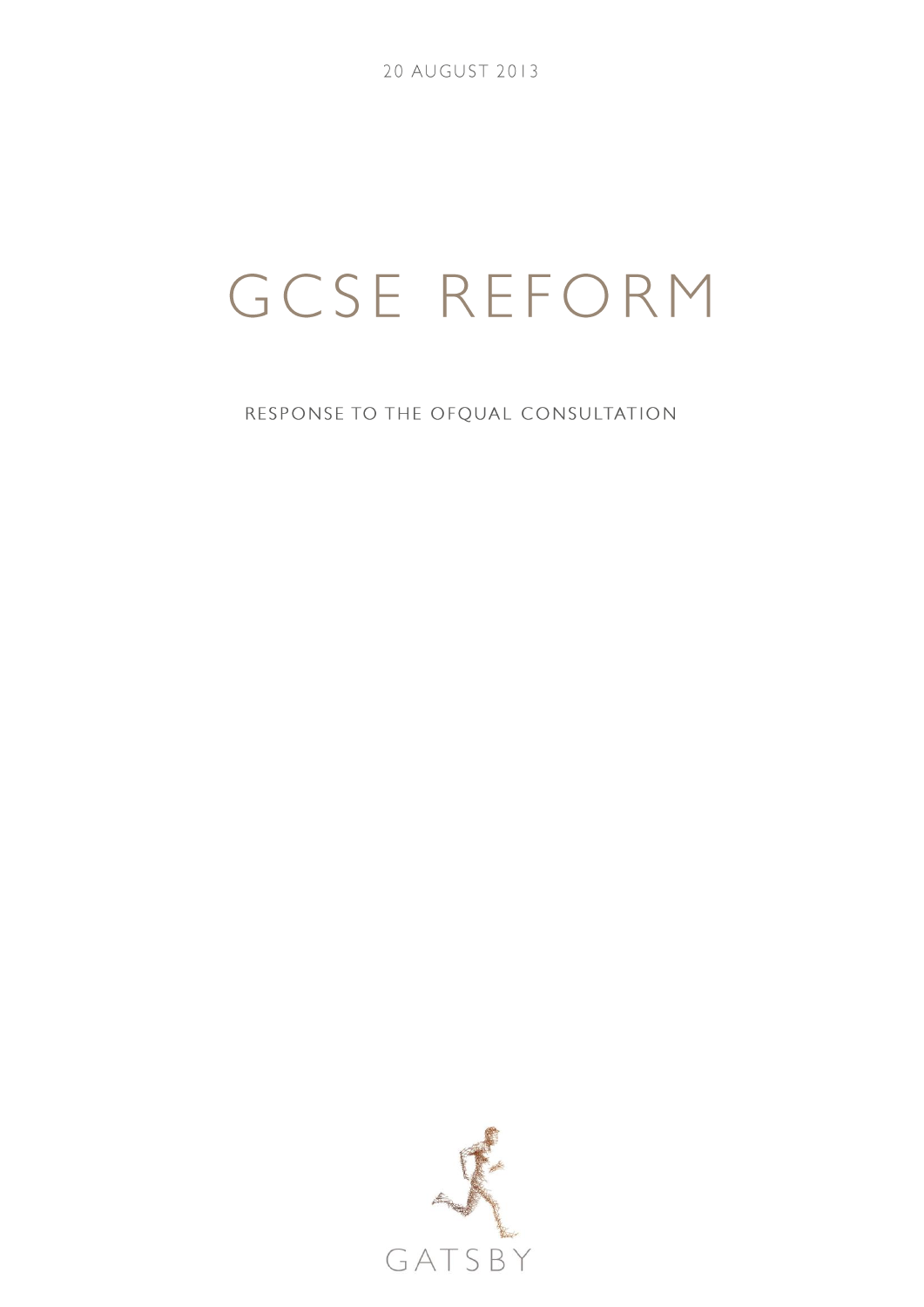# **KEY MESSAGES**

- 1 We welcome the recognition that science, like many other GCSE subjects, involves a set of practical skills that are not best assessed by a written exam. These technical and manipulative skills are important for progression to further study and employment and our research shows that both industry and universities feel they need to be strengthened.
- 2 We welcome the proposal that 10% of the marks in each GCSE science qualification comes from an alternative to a written exam but the current system of controlled assessment of practical skills via investigations is deeply flawed and should not continue.
- 3 In the long term, a way needs to be found to restore professional integrity to teachers' assessments but in the short-term we recommend a terminal practical examination for the 10% direct assessment of technical and manipulative skills in science GCSEs.
- 4 The quality of science GCSEs can only be assured if exam boards are given clear subject criteria to follow, and Ofqual operate a rigorous accreditation and monitoring process, drawing on impartial subject and assessment expertise, and giving exam boards time to respond to their feedback.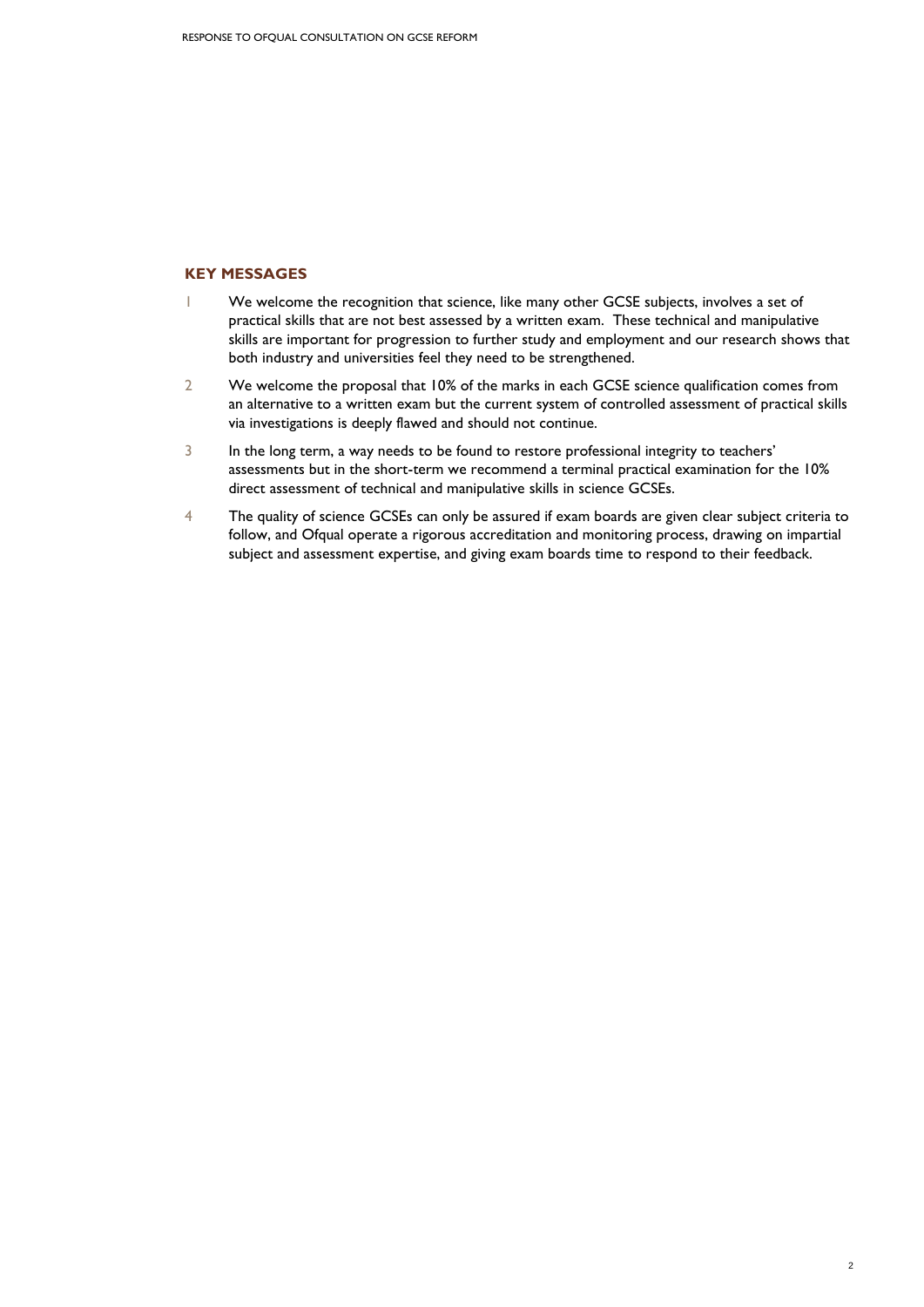# **INTRODUCTION**

- 1 Gatsby is a foundation set up in 1967 by David Sainsbury (now Lord Sainsbury of Turville) to realise his charitable objectives. We focus our support on the following areas:
	- Plant science research
	- Neuroscience research
	- Science and engineering education
	- Economic development in Africa
	- Public policy research and advice
	- The Arts

1

- 2 Practical work is an essential part of school science education. Good quality practical science develops important skills, deepens knowledge, enhances engagement among students, and challenges them to apply both knowledge and skills in purposeful contexts. Yet, over the last 20 years, there has been a steady erosion of laboratory skills taught in school science and this is of significant concern to industry and universities.
- 3 Evidence shows that practical science needs support in UK schools and colleges and Gatsby is currently engaged in a programme focused on better assessment, improved access to teaching resources, and strengthened roles for technicians and senior leaders<sup>1</sup>. This response is based on work conducted in partnership with the Wellcome Trust.

#### **THE PROBLEM WITH PRESENT ARRANGEMENTS FOR GCSE SCIENCE**

- 5 The current norm at GCSE is 'controlled assessment', whereby, in science, candidates have to carry out one or two investigations from a small number set by the exam board under highly controlled conditions. There is universal agreement among those we have consulted that this assessment method is deeply flawed. It makes teachers focus on a narrow range of externally-set practicals as they hone students to do well in what constitutes 25% of their final grade. Students are internally assessed on their planning and analytical abilities (not on their technical skills) by their teachers who, under our high stakes system, are under enormous pressure to give students maximum marks.
- 6 In the long term, a way needs to be found to restore professional integrity to teachers' assessments, but this is not easy to do within the current high-stakes system and timescale for implementation. A good start would be for Ofqual and exam boards to show that effective and visible systems are in place to monitor the operation of teachers' assessments and to impose exemplary sanctions where abuse is shown to have taken place.
- 7 For the short to medium term, and based on discussions with experienced science teachers held in July 2013, we recommend a terminal practical exam for the assessment of technical and manipulative skills across science GCSEs. We outline this model further below and would be pleased to discuss how we might work with Ofqual and the exam boards to further develop this model. Together with the Wellcome Trust we have produced a policy note and a more detailed addendum to give further information on our position on GSCE science assessment<sup>2,3</sup>.

<sup>1</sup> Further information about this programme of work and the evidence collected is on the Gatsby website: [http://www.gatsby.org.uk/Education/Projects/Review-of-Practical-Science-in-Schools.aspx.](http://www.gatsby.org.uk/Education/Projects/Review-of-Practical-Science-in-Schools.aspx) 

<sup>2</sup> Policy note: Assessment of school practical science, Gatsby Foundation and Wellcome Trust, April 2013: <http://www.gatsby.org.uk/~/media/Files/Education/Practical%20Science%20Policy%20Note.ashx>